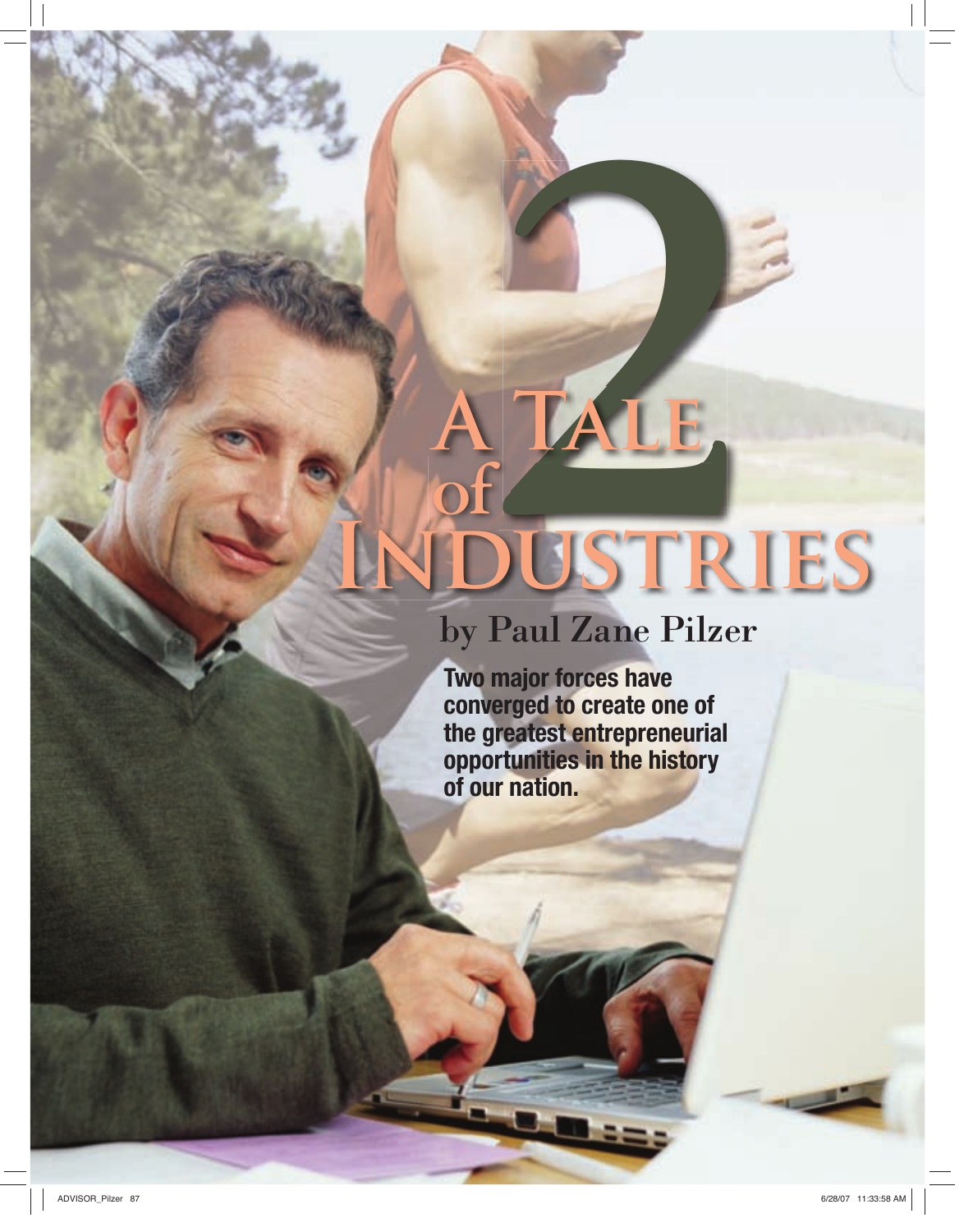# Paul Zane Pilzer

swe enter the second half of this decade, we are seeing a convergence of economic forces leading<br>to an enormous opportunity for those engaged in home-based business. Moreover, this oppor-<br>tunity exists not only for mere th to an enormous opportunity for those engaged in home-based business. Moreover, this opportunity exists not only for mere thousands but for literally millions of individual entrepreneurs. This economic opportunity is represented by two emerging industries: wellness and network marketing. The wellness industry, which only 15 years ago barely even existed, is on track to become a trillion-dollar industry just five years from now. Network marketing, which is a prime beneficiary of the robust home-based business boom, will be a major contributing force in the creation of 10 million new millionaires over the next 10 years.



**PAUL ZANE PILZER IS A WORLD-RENOWNED ECONOMIST, MULTI-MILLIONAIRE ENTREPRENEUR, COLLEGE PROFESSOR AND AUTHOR OF SEVEN BEST-SELLING BOOKS. TO LEARN MORE ABOUT PAUL ZANE PILZER, PLEASE VISIT WWW.PAULZANEPILZER.COM.**

Either one of these two emerging industries on its own represents an extraordinary opportunity for entrepreneurs to create new wealth in the years ahead. Taken together, these two major forces have converged to create one of the greatest entrepreneurial opportunities in the history of our nation.

The early pioneers of both wellness and network marketing were motivated by the sense that it was possible to create a better life than the conventional routes offered—better personal health and better economic health, respectively. Now the "alternatives" of yesterday have become the economic powerhouses of today and tomorrow. Let's explore how this happened, and what it means for your economic future, first by taking a look at the genesis of the wellness industry.

## **The Overweight Epidemic**

In the past, we have always associated poverty with being terribly thin, mostly due to starvation. When I was young I wanted to grow up to be a "rich fat man."

Today, the tables have turned; "poor" and "fat" have become synonymous, and "rich fat man" has become an oxymoron! Centuries ago, the only corpulent people were royalty and wealthy landowners. Today, the lower the income, the more we see obesity, and the higher the income, the more we see men and women who are fi t and trim, defying their age.

Since 1980, we have more than doubled the percentage of overweight and obese people in the United States. In 1980, 15 percent of the population was obese; by the year 2000 that number had jumped to 27 percent—that's 77 million clinically obese people! Those numbers have increased more than 10 percent to 61 percent obesity in just the past four years and are still growing at epidemic rates. As a result, 18 million Americans have diabetes and another 41 million over age 40 have prediabetes. Most people with prediabetes

develop type 2 diabetes in 10 years. Sixty-five percent of people with diabetes die from heart disease or stroke, and the medical costs alone to treat diabetes now exceed \$100 billion a year.

Moreover, overweight and obesity are also symptoms of poor nutrition. Typically, someone who is obese is also vitamin-deficient and suffers from fatigue and arthritis or other ailments that all stem from poor nutrition. Our food industry, which represents about one trillion dollars annually, exacerbates the problem by catering to the "lowest common denominator" of poor nutrition.

What about our health care? The truth is, what we call "health care" is not really the health business but the sickness business. Our medical industry today has very little to do with health. The \$2 trillion we spend on medical care, which represents one-sixth of the U.S. economy, is concerned almost exclusively with treating the symptoms of illness. It has very little to do with preventing illnesses or with making people feel stronger or healthier.

These two trillion-dollar industries—food and "health care"—feed one another in a fairly insidious way, working together to support that horrifying 61 percent overweight number.

### **The Wellness Revolution**

Looking at the numbers, one might think that soon everyone in the United States will be overweight or obese—but this is not the case. As grisly as this situation is, it has also given rise to an entirely new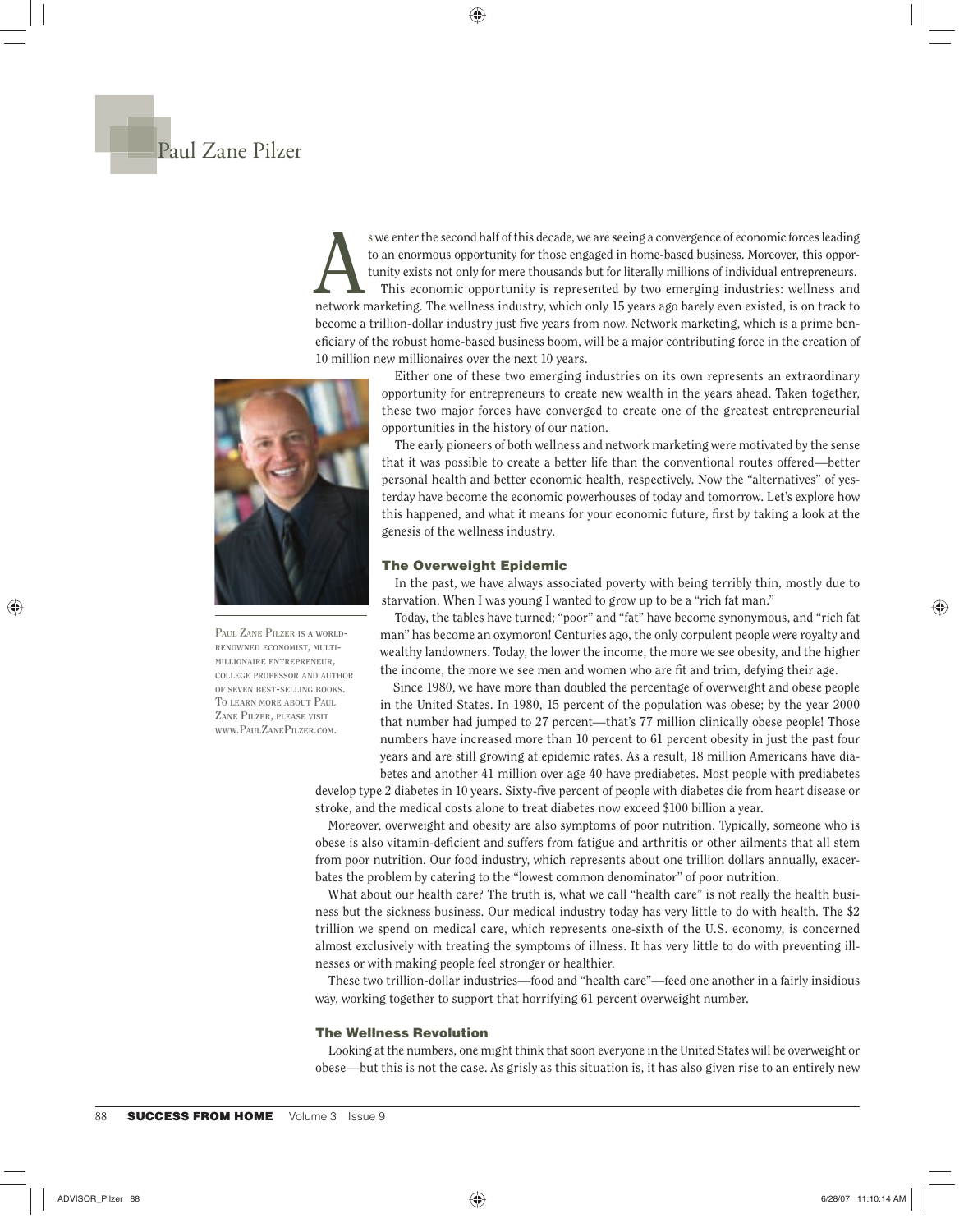and very positive economic sector. The 39 percent of the U.S. population who are not overweight include some 10 to 15 million Americans who are actually growing stronger, healthier and more fit as they age.

These people represent a new and growing economic sector. They are primarily wealthy people who, as their financial situation improves, start looking for ways they can be healthier—and they're doing it outside the medical establishment. They are going to fitness clubs, watching what they eat, taking the proper amounts of vitamins and minerals, and investigating supplements and other products that support their wellness. They are a growing sector of our economy who are eating and living healthier than anyone ever before in history.

Today, for example, this sector spends over \$70 billion per year on vitamins and food supplements. From vitamins and antioxidants to weight loss products to health clubs and fitness coaches, all these expenditures belong to what I have called the "wellness" industry. I define *wellness* as money you spend to make yourself feel healthier, even when you're not "sick" by any standard medical definition.

Who are these people? Mostly baby boomers: prosperous people from the ages of 40 to 60. Baby boomers are the first generation in history that refuses to blindly accept the aging process. They are also a powerful economic force; they represent only 28 percent of our population—yet this group represents 50 percent of our economy.

Until recently, marketing to baby boomers has been all about how to make them feel younger, how to help them remember what it was like to be young. Now it's gone a step further. Today, boomers are starting to buy things that actually make them younger!

And this industry has only just gotten started: Most people don't even know such products exist, and as more boomers learn about wellness, the more the sector will expand. In 2000, when I first began to study this trend, I was stunned to discover that wellness in America was already a \$200 billion industry. Today, only a handful of years later, it has already doubled to become a \$400 billion dollar business! By the year 2010, just four years from now, it will have become the next trillion-dollar industry.

# **Network Marketing: Economic Wellness**

The real scope and impact of the wellness revolution goes beyond sheer numbers. It is more than a shift in our state of health and well-being: It is a quantum shift in our fundamental expectations. We don't just expect to live more years—we expect to live better years.

This same shift in expectations is a strong contributing factor in network marketing as well. In the new economy, the sheer quantity of compensation is no longer enough. People today also demand a better quality of compensation. We don't simply want money, we want lifestyle. Today's workers understand that it doesn't matter how much money you earn if you never get to see your spouse or children, or if you sacrifice your health for your work.

This is a demand that didn't exist in the past. During the Industrial Age, the question "Are you truly happy with your life?" would have been greeted by most as self-indulgent nonsense. "Happy?! What a question! I'm making money."

Today we want more. Our economy and living standards have grown to the point where we not only expect to make a living, but also expect to have the best possible experience living that life. We don't want to have to sacrifice family for work, or vice versa.

Just as baby boomers want to be younger and healthier, they also want to have the economic freedom to enjoy their continuing state of health. We don't just want more dollars; we want better dollars. And there is one emerging form of economic enterprise that perfectly fits this description: network marketing.

The typical network marketer's benefit statement—"You work when you want, how you want, and with whom you want"—com-

# **The Next Trillion-Dollar Industry**

Ten or 15 years ago, it would have been tough to go into the wellness industry. Why? Because there was no such thing as the wellness industry. What happened?

Aging has always been a part of life; it's not as if there were a sudden spontaneous "need" for a wellness industry. The wellness business appeared in the last decade because of new technology. As my theory of economic alchemy explains, an advance in technology often creates new demand, by creating new opportunities and options that didn't previously exist. Wellness is a perfect case in point.

Today we spend \$24 billion annually in fitness club memberships. A generation ago, whoever heard of joining a fitness club? In 1975, jogging was regarded as a "craze," a fringe thing, like the hula hoop, that would go away quietly if we just gave it time. The idea that an entire nation would consider running as a normal, everyday activity would have been seen as lunacy.

To this \$24 billion you can add another \$12 billion paid to personal trainers. Personal trainers?! Twenty years ago, nobody would have believed it. A top-paid athlete, sure, but everyday people actually paying someone to show them how to step on and off a machine, just to stay fit? Who would pay for such a thing?

We would: \$12 billion worth.

And this is only the beginning. Most people still either don't even know that wellness products exist, or don't believe such products actually work—until they or someone close to them has their first wellness experience. Then they become voracious consumers and new adapters of wellness products and services. At the rate it's going, I project that by the end of this decade, just as the PC industry did 10 years ago, the wellness industry will exceed \$1 trillion.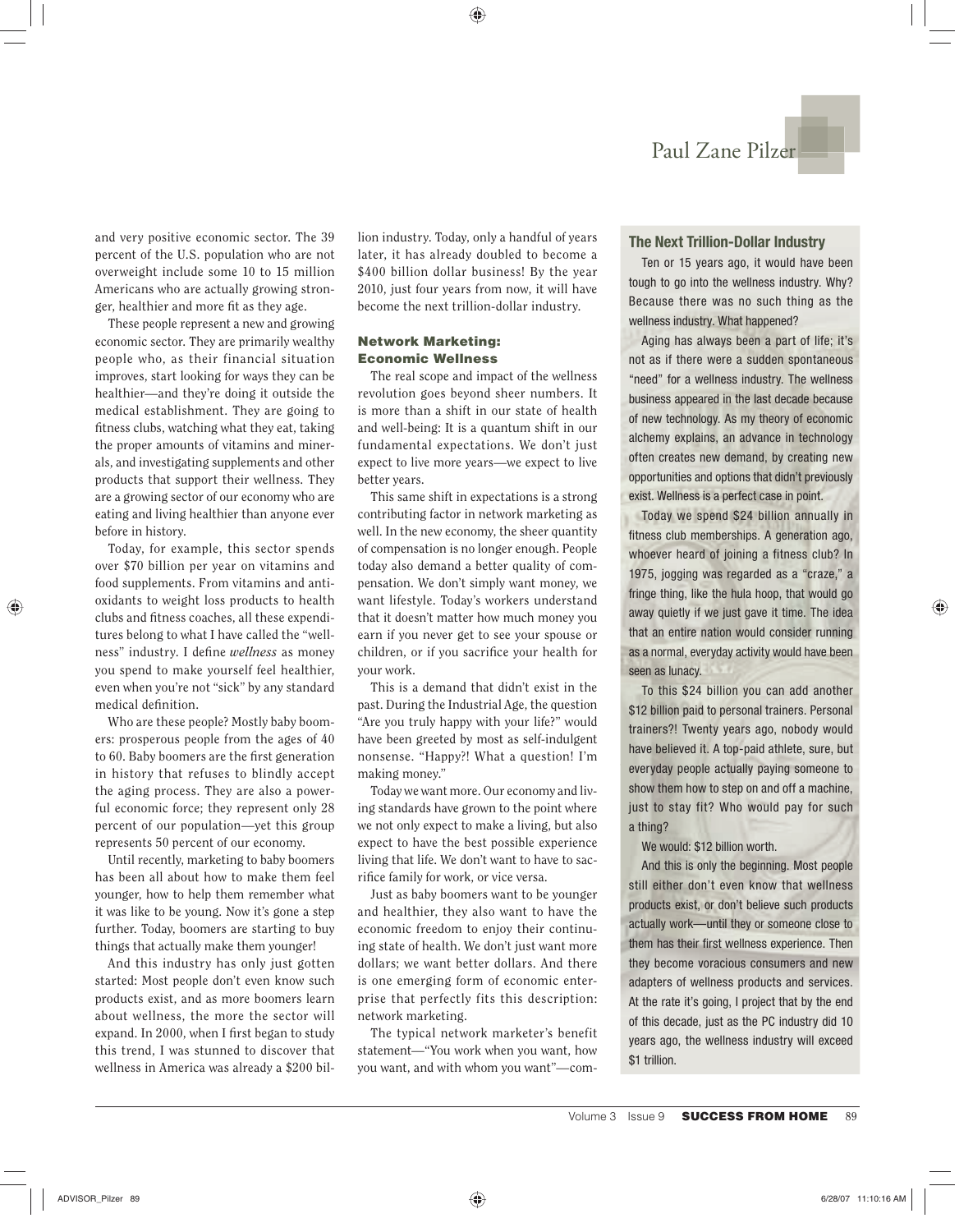# **I see a more seamless weaving together of work and family in network marketing than in any other sector of the economy.**

bined with the very real value of a business based on helping others succeed, creates a uniquely attractive package to the 21st century businessperson. And I see a more seamless weaving together of work and family in network marketing than in any other sector of the economy.

It's no wonder that network marketing has grown steadily over the past 20 years, increasing more than 91 percent in just the past 10. With more than 13 million Americans and 55 million people worldwide involved, it is today a \$100 billion global industry.

Yet, as impressive as this is, it's not hard to see that the real growth has barely begun.

Today less than 1 percent of the population is involved in network marketing, yet 175,000 new people are pouring into the profession each week in the United States alone. According to Neil Offen, president of the Direct Selling Association, at the current rate of increase, some 200 million people will enter this industry over the next 10 years, effectively quadrupling its current population.

In other words, network marketing is already a force to be reckoned with—but there is an even bigger explosion ahead.

# **The Big Picture**

Let's put these two trends, wellness and network marketing, into perspective in the context of the overall economy.

In 1989, at the beginning of the worst period of economic decline since the Great Depression of the 1930s, most experts were predicting decades of economic gloom. The most popular book in the United States was titled *The Great Depression of 1990.*

That year, at the lowest point of the recession, I wrote a book titled *Unlimited Wealth* that predicted exactly the opposite: That we were headed into an era of unprec-

90 **SUCCESS FROM HOME** Volume 3

edented growth and opportunity, with seemingly impossible low interest rates and low inflation, and that those who embraced this stood to profit enormously.

Many in the financial and business community gave the book little credence—that is, until the years ticked by and the forecasts began proving accurate. But there were those who were quick to grasp its significance, including the late Sam Walton and, interestingly, members of the network marketing community, who got the message loud and clear and responded immediately.

From 1991 to 2001, the world economy doubled in size, enjoying the highest growth rates ever recorded with the lowest interest rates and low inflation.

**STERN PLATFIED** 

**TELELAR** 

1789 A

**HIND** 

**SOPAMP** 

In the United States, household wealth tripled, growing from \$13 trillion in 1991 to more than \$40 trillion in 2001. Over the same 10 years, the number of U.S. millionaires doubled, jumping from 3.6 million in 1991 to 7.2 million in 2001.

After the economic crash of 2001, many people felt they missed their chance to be part of the boom of the '90s. Yet in the few short years since the catastrophic events of 9/11, U.S. household wealth has increased \$8 trillion to \$48 trillion—an additional 20 percent!

Today, the U.S. and the world economies look almost identical to how they looked in 1991, except that there are more opportunities for entrepreneurs, due to recent changes in taxation and technology. Based on this history and on current conditions, I project that household wealth will roughly double again in the next 10 years, reaching the \$100 trillion mark by 2016.

This is a fairly conservative projection; after all, this is only a doubling of the U.S. household wealth over the next decade, a figure that more than tripled during the 1990s. What is more startling than that sheer growth is the nature of that growth—because in the course of adding another \$52 trillion in household wealth we will also see the creation of more than 10 million new millionaires!

**RESISTENT** 

DOMAL

College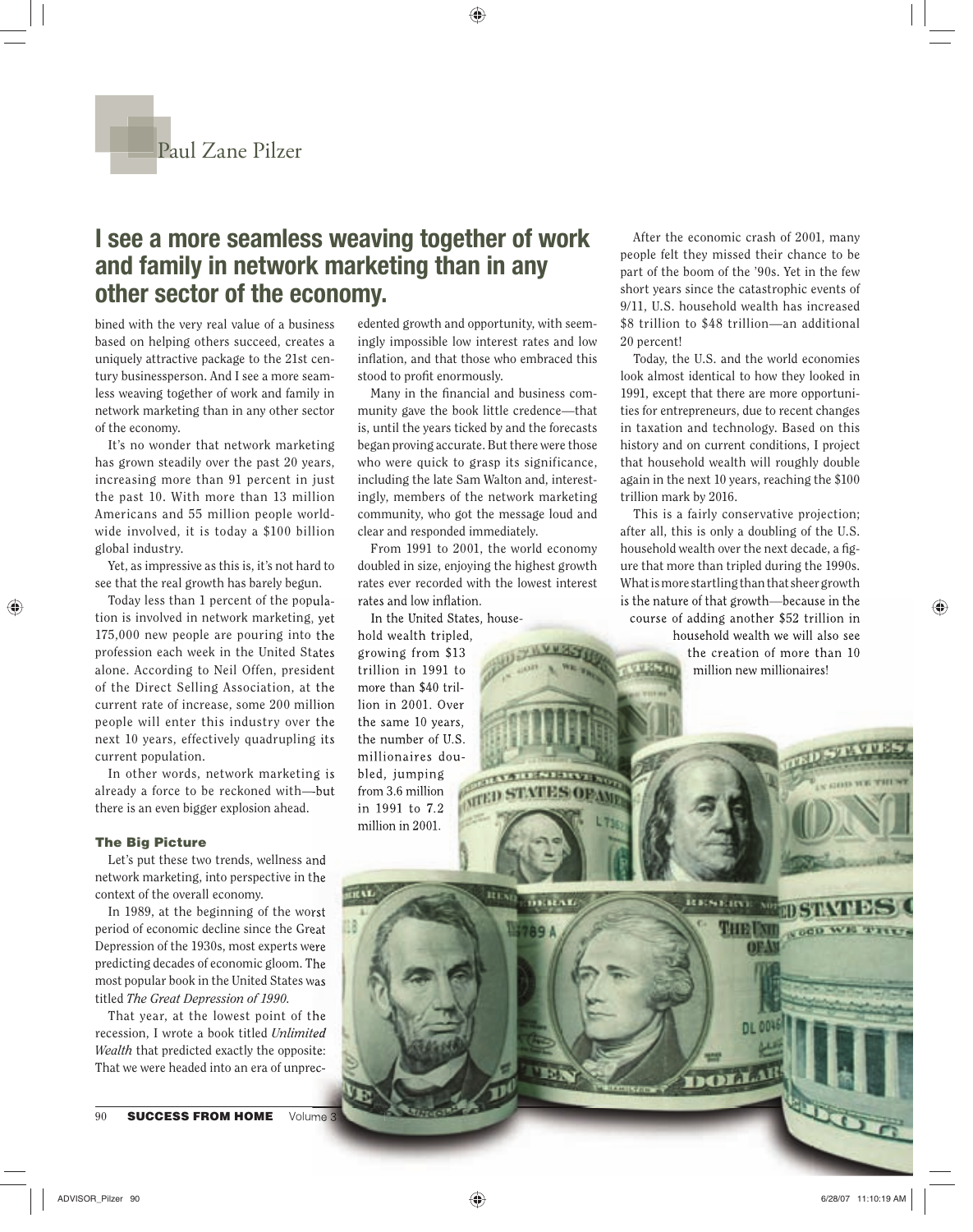# **I see a more seamless weaving together of work and family in network marketing than in any other sector of the economy.**

of a business based on helping others succeed, creates a uniquely attractive package to the 21st century businessperson. And I see a more seamless weaving together of work and family in network marketing than in any other sector of the economy.

It's no wonder that network marketing has grown steadily over the past 20 years, increasing more than 91 percent in just the past 10. With more than 13 million Americans and 55 million people worldwide involved, it is today a \$100 billion global industry.

Yet, as impressive as this is, it's not hard to see that the real growth has barely begun.

Today less than 1 percent of the population is involved in network marketing, yet 175,000 new people are pouring into the profession each week in the United States alone. According to Neil Offen, president of the Direct Selling Association, at the current rate of increase, some 200 million people will enter this industry over the next 10 years, effectively quadrupling its current population.

In other words, network marketing is already a force to be reckoned with—but there is an even bigger explosion ahead.

## **The Big Picture**

Let's put these two trends, wellness and network marketing, into perspective in the context of the overall economy.

In 1989, at the beginning of the worst period of economic decline since the Great Depression of the 1930s, most experts were predicting decades of economic gloom. The most popular book in the United States was titled *The Great Depression of 1990.*

That year, at the lowest point of the recession, I wrote a book titled *Unlimited Wealth* that predicted exactly the opposite: That we were headed into an era of unprecedented growth and opportunity, with

90 **SUCCESS FROM HOME** Volume 3

seemingly impossible low interest rates and low inflation, and that those who embraced this stood to profit enormously.

Many in the financial and business community gave the book little credence—that is, until the years ticked by and the forecasts began proving accurate. But there were those who were quick to grasp its significance, including the late Sam Walton and, interestingly, members of the network marketing community, who got the message loud and clear and responded immediately.

From 1991 to 2001, the world economy doubled in size, enjoying the highest growth rates ever recorded with the lowest interest rates and low inflation.

In the United States, household wealth tripled, growing from \$13 trillion

**THE MANUFACTURER** 

13789 4

in 1991 to more than \$40 trillion in 2001. Over the same 10 years, the number of U.S. millionaires doubled, jumping from 3.6 million in 1991 to 7.2 million in 2001.

After the economic crash of 2001, many people felt they missed their chance to be part of the boom of the '90s. Yet in the few short years since the catastrophic events of 9/11, U.S. household wealth has increased \$8 trillion to \$48 trillion—an additional 20 percent!

Today, the U.S. and the world economies look almost identical to how they looked in 1991, except that there are more opportunities for entrepreneurs, due to recent changes in taxation and technology. Based on this history and on current conditions, I project that household wealth will roughly double again in the next 10 years, reaching the \$100 trillion mark by 2016.

This is a fairly conservative projection; after all, this is only a doubling of the U.S. household wealth over the next decade, a figure that more than tripled during the 1990s. What is more startling than that sheer growth is the nature of that growth because in the course of adding another \$52 trillion in household wealth we will also see the creation of more than 10 million new millionaires!

**REACNFLACKS** 

DOLLAL

Con

THEIN